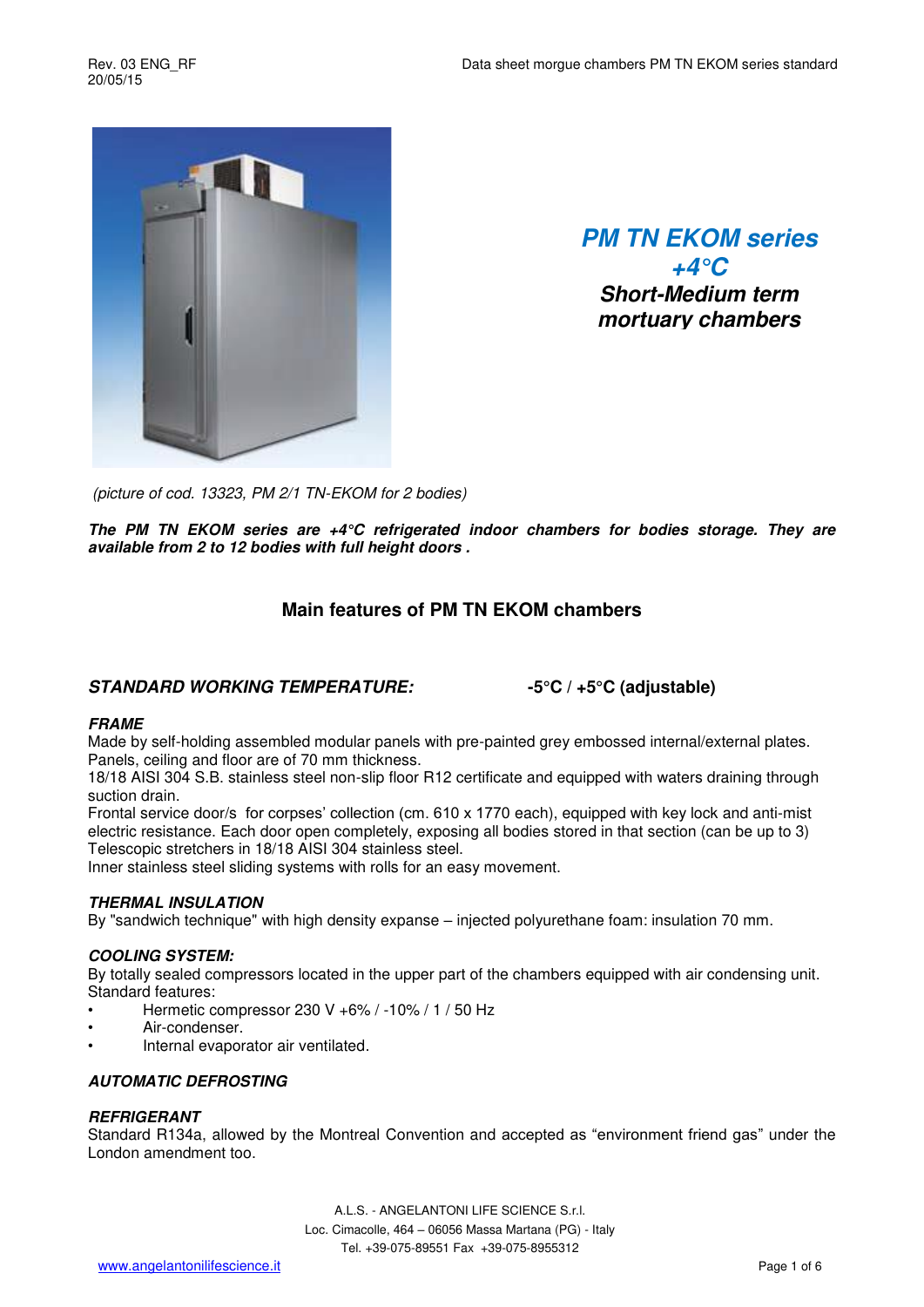### *CONTROLLER*



**The** *HTWL* **is a basic controller with an internal and rechargeable battery back-up,** capable to supply energy to the controller for up to 24 hours even in case of power blackout.

Min features of the control panel:

- $\checkmark$  Digital display with decimal read out
- $\checkmark$  Acoustic and visual alarm for too LOW and too HIGH temperature
- $\checkmark$  Acoustic and visual power failure alarm
- $\checkmark$  Visual alarm for low battery
- $\checkmark$  Visual alarm for open door
- $\checkmark$  Dry contacts for remote alarms
- $\checkmark$  Manual/automatic switch ON/OFF for internal light

### **ORDERING INFORMATION AND AVAILABLE MODELS**

### **Code 13323 – PM 2/1 TN-EKOM +4°C**

| <b>Bodies capacity:</b>                                       | 2                                                                                                                               |
|---------------------------------------------------------------|---------------------------------------------------------------------------------------------------------------------------------|
| <b>Number of doors:</b>                                       |                                                                                                                                 |
| <b>External Net sizes:</b>                                    | 970W x 2170D x 2560H mm                                                                                                         |
| APPROX shipping sizes & weights:                              | 2 packs<br>$1st$ of cm 255x125x140 h kg 260/300 (in wooden cage)<br>$2^{nd}$ of cm 100x80x71 h kg 60/85 (cartoon box on pallet) |
| Mean energy consumption<br>Voltage<br>Amperage<br>Noise level | $0.5$ KW/h<br>208 - 252 VAC, 50 Hz (60Hz optional)<br>4A<br>$<$ 55 dB                                                           |

### **OPTIONAL stainless steel executions for code 13323**

| Code  | <b>Description</b>                 |
|-------|------------------------------------|
| 13530 | Stainless steel internal execution |
| 13534 | Stainless steel external execution |

\*\*\*\*\*\*\*\*\*\*\*\*\*\*\*\*\*\*\*\*\*\*\*\*\*\*\*\*\*\*\*\*\*\*\*\*\*\*\*\*\*\*\*\*\*\*\*\*\*\*\*\*\*\*\*\*

### **Code 13311 – PM 3/1 TN-EKOM +4°C**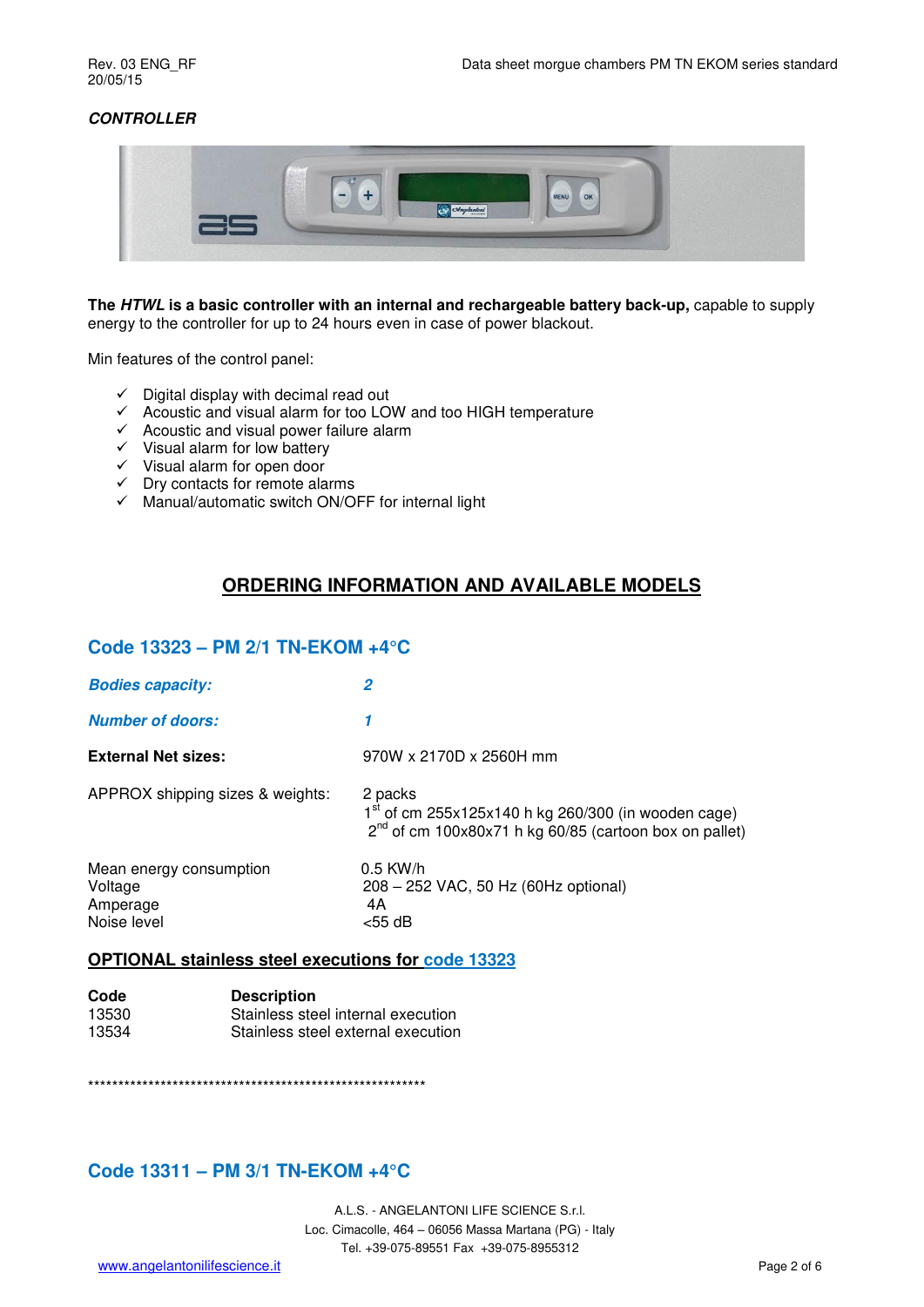| <b>Bodies capacity:</b>                                       | 3                                                                                                                                |
|---------------------------------------------------------------|----------------------------------------------------------------------------------------------------------------------------------|
| <b>Number of doors:</b>                                       |                                                                                                                                  |
| <b>External Net sizes:</b>                                    | 970W x 2170D x 2560H mm                                                                                                          |
| APPROX shipping sizes & weights:                              | 2 packs<br>$1st$ of com 255x125x140 h kg 260/300 (in wooden cage)<br>$2^{nd}$ of cm 100/80x71 h kg 60/85 (cartoon box on pallet) |
| Mean energy consumption<br>Voltage<br>Amperage<br>Noise level | $0.5$ KW/h<br>208 - 252 VAC, 50 Hz (60Hz optional)<br>4 A<br>$<$ 55 dB                                                           |

### **OPTIONAL stainless steel executions for code 13311**

| Code  | <b>Description</b>                 |
|-------|------------------------------------|
| 13530 | Stainless steel internal execution |
| 13534 | Stainless steel external execution |

# \*\*\*\*\*\*\*\*\*\*\*\*\*\*\*\*\*\*\*\*\*\*\*\*\*\*\*\*\*\*\*\*\*\*\*\*\*\*\*\*\*\*\*\*\*\*\*\*\*\*\*\*\*\*\*\*

## **Code 13313 – PM 4/2TN-EKOM +4°C**

| <b>Bodies capacity:</b>                                       | 4                                                                                                                              |
|---------------------------------------------------------------|--------------------------------------------------------------------------------------------------------------------------------|
| <b>Number of doors:</b>                                       | 2                                                                                                                              |
| <b>External Net sizes:</b>                                    | 1770W x 2170D x 2520H mm                                                                                                       |
| APPROX shipping sizes & weights:                              | 2 packs<br>$1st$ of cm 255x125x200 h kg 574/630 (in wooden cage)<br>$2nd$ of cm 125x105x72 h kg 93/115 (cartoon box on pallet) |
| Mean energy consumption<br>Voltage<br>Amperage<br>Noise level | $0.5$ KW/h<br>208 - 252 VAC, 50 Hz (60Hz optional)<br>4 A<br>$<$ 55 dB                                                         |

### **OPTIONAL stainless steel executions for code 13311**

| Code  | <b>Description</b>                 |
|-------|------------------------------------|
| 13531 | Stainless steel internal execution |
| 13535 | Stainless steel external execution |

\*\*\*\*\*\*\*\*\*\*\*\*\*\*\*\*\*\*\*\*\*\*\*\*\*\*\*\*\*\*\*\*\*\*\*\*\*\*\*\*\*\*\*\*\*\*\*\*\*\*\*\*\*\*\*\*

## **Code 13315 – PM 6/2TN-EKOM +4°C**

| <b>Bodies capacity:</b>    |                          |
|----------------------------|--------------------------|
| <b>Number of doors:</b>    |                          |
| <b>External Net sizes:</b> | 1770W x 2170D x 2520H mm |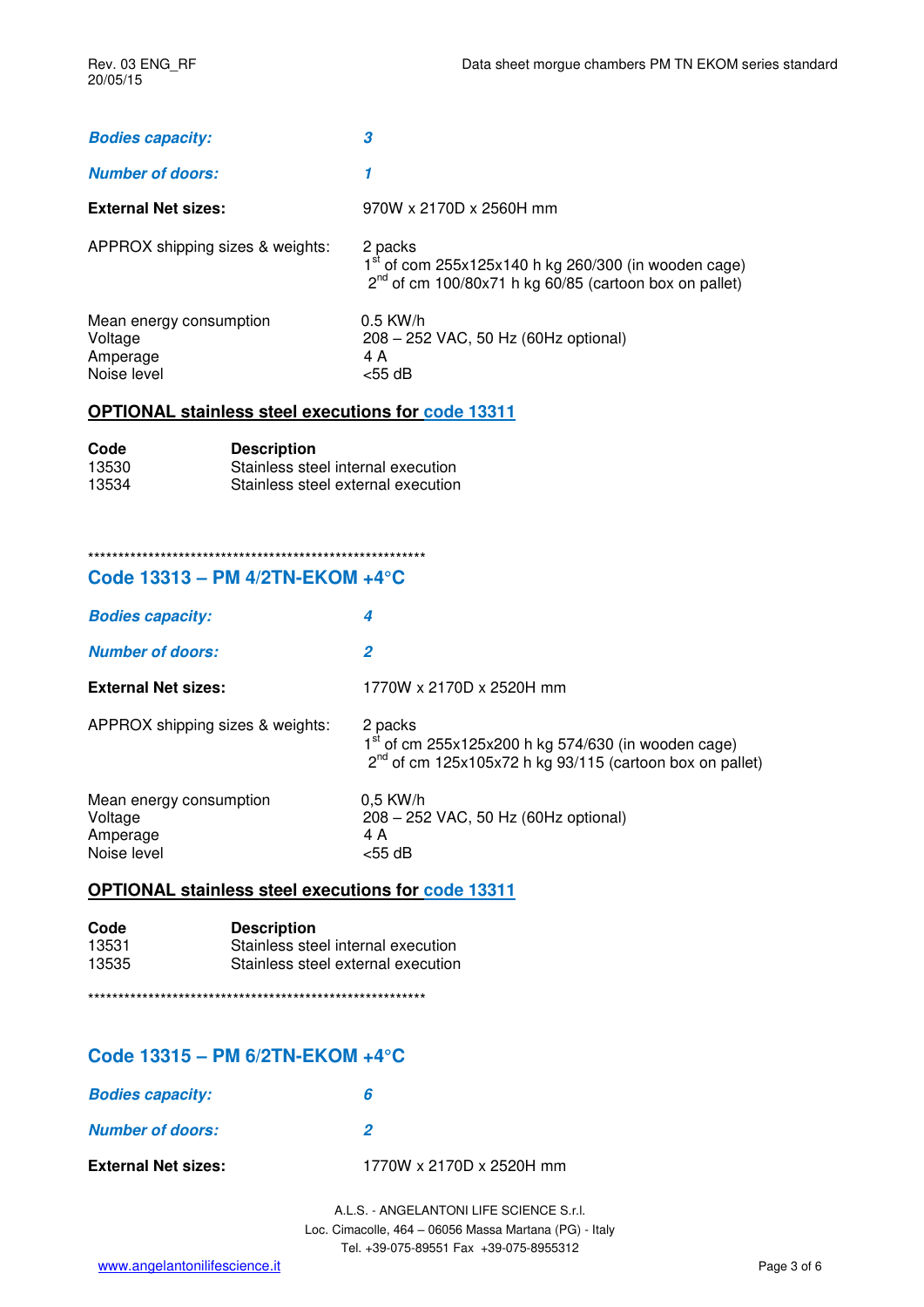| APPROX shipping sizes & weights: | 2 packs<br>$1st$ of cm 255x125x200 h kg 574/630 (in wooden cage)<br>$2^{nd}$ of cm 125x105x72 h kg 93/115 (cartoon box on pallet) |
|----------------------------------|-----------------------------------------------------------------------------------------------------------------------------------|
| Mean energy consumption          | $0.5$ KW/h                                                                                                                        |
| Voltage                          | 208 - 252 VAC, 50 Hz (60Hz optional)                                                                                              |
| Amperage                         | 5.5A                                                                                                                              |
| Noise level                      | $<$ 55 dB                                                                                                                         |

### **OPTIONAL stainless steel executions for code 13315**

| Code  | <b>Description</b>                 |
|-------|------------------------------------|
| 13531 | Stainless steel internal execution |
| 13535 | Stainless steel external execution |

\*\*\*\*\*\*\*\*\*\*\*\*\*\*\*\*\*\*\*\*\*\*\*\*\*\*\*\*\*\*\*\*\*\*\*\*\*\*\*\*\*\*\*\*\*\*\*\*\*\*\*\*\*\*\*\*

## **Code 13371 – PM 6/3TN-EKOM +4°C**

| <b>Bodies capacity:</b>                                       | 6                                                                                                                                                                                                    |
|---------------------------------------------------------------|------------------------------------------------------------------------------------------------------------------------------------------------------------------------------------------------------|
| <b>Number of doors:</b>                                       | 3                                                                                                                                                                                                    |
| <b>External Net sizes:</b>                                    | 2570W x 2170D x 2520H mm                                                                                                                                                                             |
| APPROX shipping sizes & weights:                              | 3 packs<br>$1st$ of cm 255x125x150 h kg 400/500 (in wooden cage)<br>$2^{nd}$ of cm 230x105x150 h kg 180/250 (in wooden cage)<br>3 <sup>rd</sup> of cm 125x105x72 h kg 93/115 (cartoon box on pallet) |
| Mean energy consumption<br>Voltage<br>Amperage<br>Noise level | $0.6$ KW/h<br>208 - 252 VAC, 50 Hz (60Hz optional)(115VAC 60hz optional)<br>5.5A<br>$<$ 55 dB                                                                                                        |

## **OPTIONAL stainless steel executions for code 13371**

| Code  | <b>Description</b>                 |
|-------|------------------------------------|
| 13532 | Stainless steel internal execution |
| 13536 | Stainless steel external execution |

\*\*\*\*\*\*\*\*\*\*\*\*\*\*\*\*\*\*\*\*\*\*\*\*\*\*\*\*\*\*\*\*\*\*\*\*\*\*\*\*\*\*\*\*\*\*\*\*\*\*\*\*\*\*\*\*

## **Code 13317 – PM 8/4TN-EKOM +4°C**

| <b>Bodies capacity:</b>                        | 8                                                                                                                                                                                            |
|------------------------------------------------|----------------------------------------------------------------------------------------------------------------------------------------------------------------------------------------------|
| <b>Number of doors:</b>                        | 4                                                                                                                                                                                            |
| <b>External Net sizes:</b>                     | 3370W x 2170D x 2520H mm                                                                                                                                                                     |
| APPROX shipping sizes & weights:               | 3 packs<br>$1st$ of cm 255x125x200 h kg 800/1000 (in wooden cage)<br>$2^{nd}$ of cm 230x105x180 h kg 300/400 (in wooden cage)<br>$3rd$ of cm 125x105x81 h kg 143/160 (cartoon box on pallet) |
| Mean energy consumption<br>Voltage<br>Amperage | 0.8 KW<br>208 - 252 VAC, 50 Hz (60Hz optional)<br>6.5A                                                                                                                                       |
|                                                | A.L.S. - ANGELANTONI LIFE SCIENCE S.r.I.<br>Loc. Cimacolle, 464 – 06056 Massa Martana (PG) - Italy<br>Tel. +39-075-89551 Fax +39-075-8955312                                                 |
| www.angelantonilifescience.it                  | Page 4 of 6                                                                                                                                                                                  |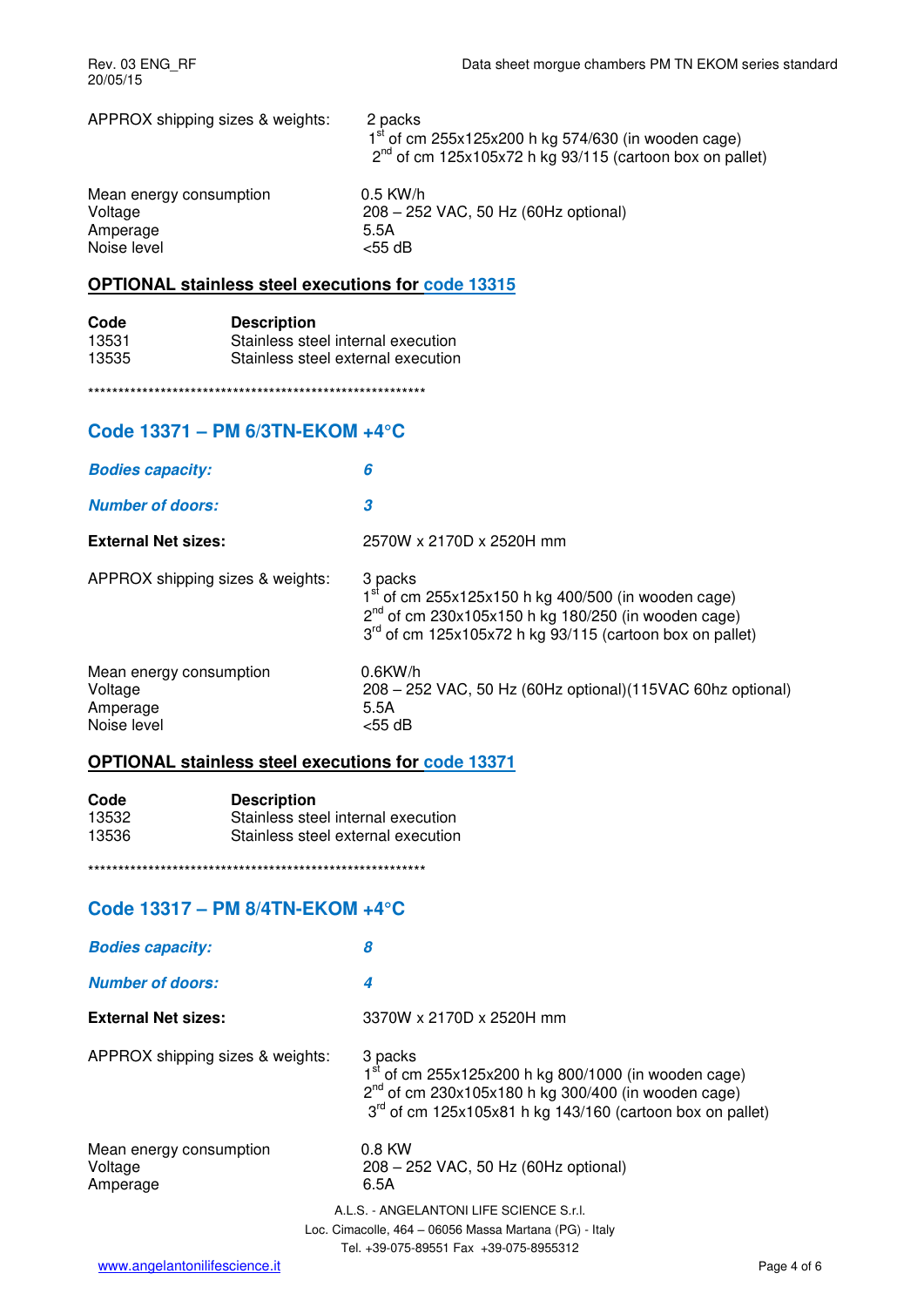Noise level <55 dB

### **OPTIONAL stainless steel executions for code 13317**

| Code  | <b>Description</b>                 |
|-------|------------------------------------|
| 13533 | Stainless steel internal execution |
| 13537 | Stainless steel external execution |

\*\*\*\*\*\*\*\*\*\*\*\*\*\*\*\*\*\*\*\*\*\*\*\*\*\*\*\*\*\*\*\*\*\*\*\*\*\*\*\*\*\*\*\*\*\*\*\*\*\*\*\*\*\*\*\*

## **Code 13319 – PM 9/3TN-EKOM +4°C**

| <b>Bodies capacity:</b>                                       | 9                                                                                                                                                                                                     |
|---------------------------------------------------------------|-------------------------------------------------------------------------------------------------------------------------------------------------------------------------------------------------------|
| <b>Number of doors:</b>                                       | 3                                                                                                                                                                                                     |
| <b>External Net sizes:</b>                                    | 2570W x 2170D x 2610H mm                                                                                                                                                                              |
| APPROX shipping sizes & weights:                              | 3 packs<br>$1st$ of cm 255x125x200 h kg 450/600 (in wooden cage)<br>$2^{nd}$ of cm 230x105x150 h kg 180/250 (in wooden cage)<br>3 <sup>rd</sup> of cm 125x105x81 h kg 143/160 (cartoon box on pallet) |
| Mean energy consumption<br>Voltage<br>Amperage<br>Noise level | 0.8 <sub>KW</sub><br>208 - 252 VAC, 50 Hz (60Hz optional)<br>6.5A<br>$<$ 55 dB                                                                                                                        |

#### **OPTIONAL stainless steel executions for code 13319**

| Code  | <b>Description</b>                 |
|-------|------------------------------------|
| 13532 | Stainless steel internal execution |
| 13536 | Stainless steel external execution |

## \*\*\*\*\*\*\*\*\*\*\*\*\*\*\*\*\*\*\*\*\*\*\*\*\*\*\*\*\*\*\*\*\*\*\*\*\*\*\*\*\*\*\*\*\*\*\*\*\*\*\*\*\*\*\*\*

### **Code 13321 – PM 12/4TN-EKOM +4°C**

| <b>Bodies capacity:</b>                                       | 12                                                                                                                                                                                                     |
|---------------------------------------------------------------|--------------------------------------------------------------------------------------------------------------------------------------------------------------------------------------------------------|
| <b>Number of doors:</b>                                       | 4                                                                                                                                                                                                      |
| <b>External Net sizes:</b>                                    | 3370W x 2170D x 2610H mm                                                                                                                                                                               |
| APPROX shipping sizes & weights:                              | 3 packs<br>$1st$ of cm 255x125x200 h kg 900/1100 (in wooden cage)<br>$2^{nd}$ of cm 230x105x190 h kg 300/400 (in wooden cage)<br>3 <sup>rd</sup> of cm 125x105x81 h kg 143/160 (cartoon box on pallet) |
| Mean energy consumption<br>Voltage<br>Amperage<br>Noise level | $0.8$ KW/h<br>208 – 252 VAC, 50 Hz (60Hz optional)<br>6.5A<br>$<$ 55 dB                                                                                                                                |

### **OPTIONAL stainless steel executions for code 13321**

| Code  | <b>Description</b>                 |
|-------|------------------------------------|
| 13533 | Stainless steel internal execution |
| 13537 | Stainless steel external execution |